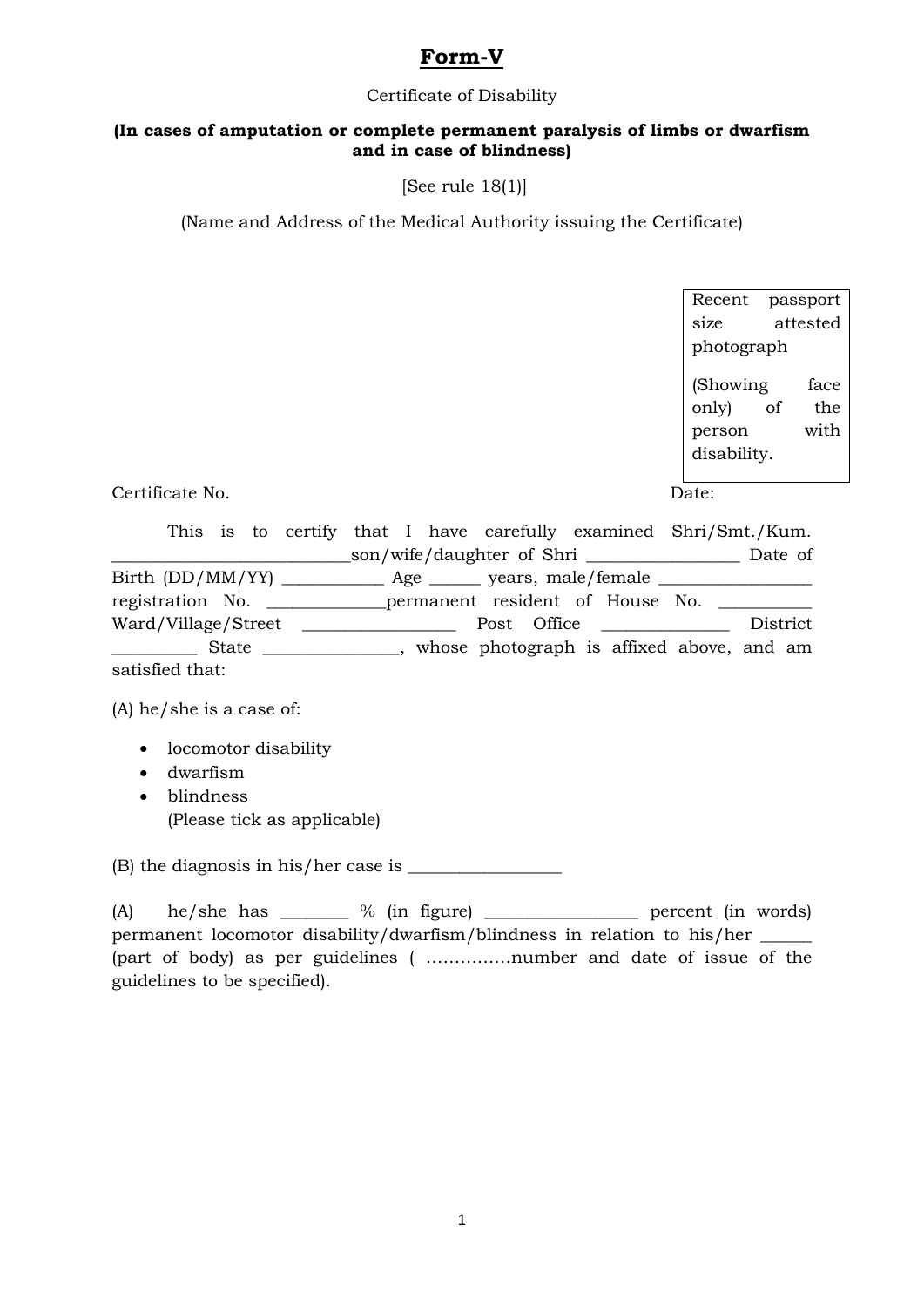2. The applicant has submitted the following document as proof of residence:-

| Nature<br>Document | of Date of Issue | Details<br>issuing certificate | of | authority |
|--------------------|------------------|--------------------------------|----|-----------|
|                    |                  |                                |    |           |

(Signature and Seal of Authorised Signatory of notified Medical Authority) Signature/thumb

impression of the person in whose favour certificate of disability is issued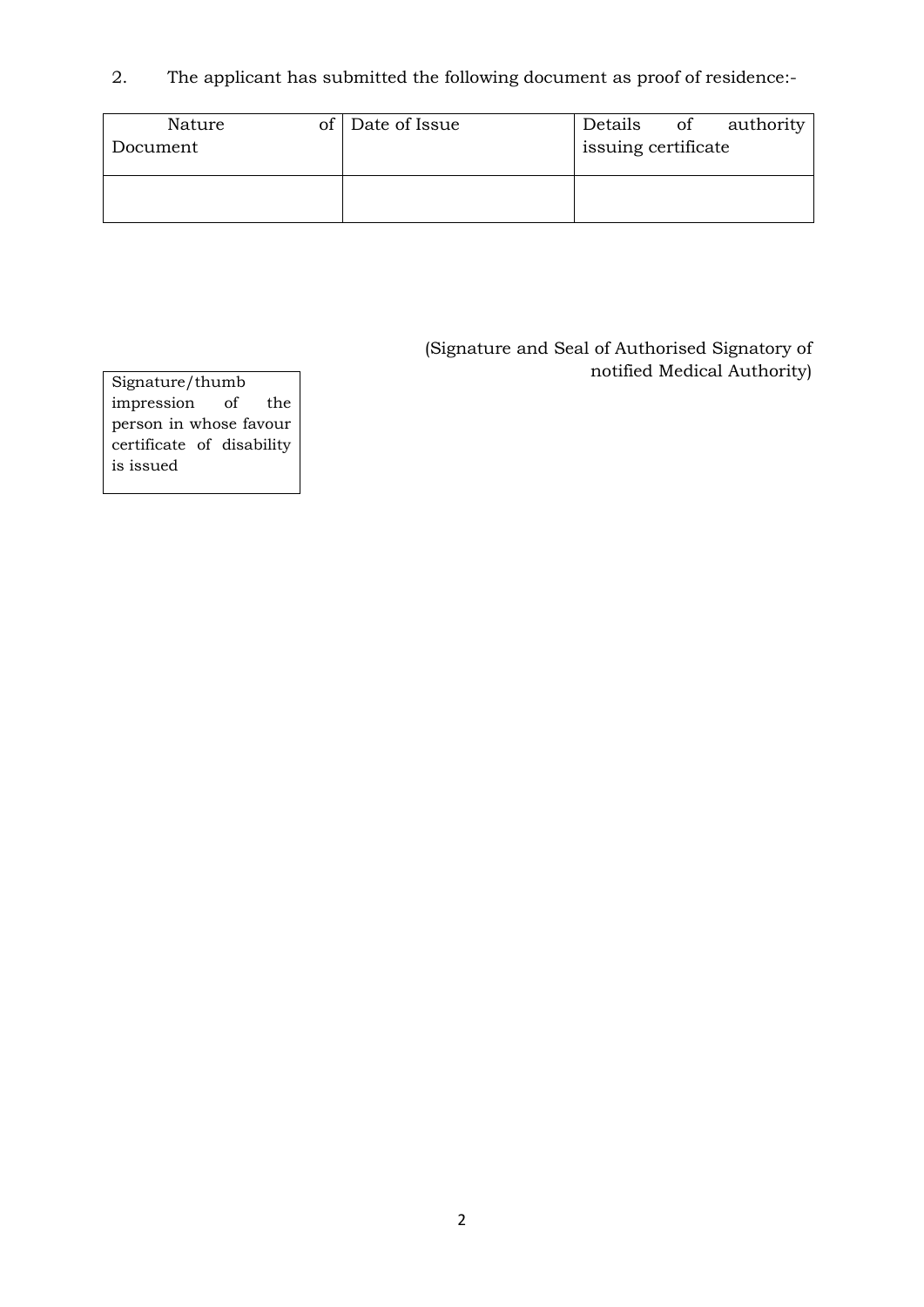## **Form - VI**

Certificate of Disability

### **(In cases of multiple disabilities)**

[See rule 18(1)]

(Name and Address of the Medical Authority issuing the Certificate)

Recent passport size attested photograph

(Showing face only) of the person with disability.

Certificate No. Date:

|                    |  |  |  |                     |                                |    | This is to certify that we have carefully examined Shri/Smt./Kum. |
|--------------------|--|--|--|---------------------|--------------------------------|----|-------------------------------------------------------------------|
|                    |  |  |  | _son/wife/daughter_ |                                | Ωt | Shri                                                              |
|                    |  |  |  |                     | Date of Birth (DD/MM/YY) _____ |    | Age                                                               |
| years, male/female |  |  |  |                     |                                |    |                                                                   |

Registration No. \_\_\_\_\_\_\_\_\_\_\_\_\_\_\_\_\_\_ permanent resident of House No. Ward/Village/Street \_\_\_\_\_\_\_\_\_\_\_\_ Post Office \_\_\_\_\_\_\_\_\_\_\_\_ District \_\_\_\_\_\_\_\_\_\_\_\_ State \_\_\_\_\_\_\_\_\_\_\_\_, whose photograph is affixed above, and am satisfied that:

(A) he/she is a case of Multiple Disability. His/her extent of permanent physical impairment/disability has been evaluated as per guidelines (……………number and date of issue of the guidelines to be specified) for the disabilities ticked below, and is shown against the relevant disability in the table below:

| S. No | Disability         | Affected             | Diagnosis | physical<br>Permanent |
|-------|--------------------|----------------------|-----------|-----------------------|
|       |                    | of<br>part           |           | impairment/mental     |
|       |                    | body                 |           | disability (in $\%$ ) |
| 1.    | Locomotor          | $^{\textregistered}$ |           |                       |
|       | disability         |                      |           |                       |
| 2.    | Muscular           |                      |           |                       |
|       | Dystrophy          |                      |           |                       |
| 3.    | Leprosy cured      |                      |           |                       |
| 4.    | Dwarfism           |                      |           |                       |
| 5.    | Cerebral Palsy     |                      |           |                       |
| 6.    | Acid attack Victim |                      |           |                       |
| 7.    | Low vision         | #                    |           |                       |
| 8.    | <b>Blindness</b>   | #                    |           |                       |
| 9.    | Deaf               | £                    |           |                       |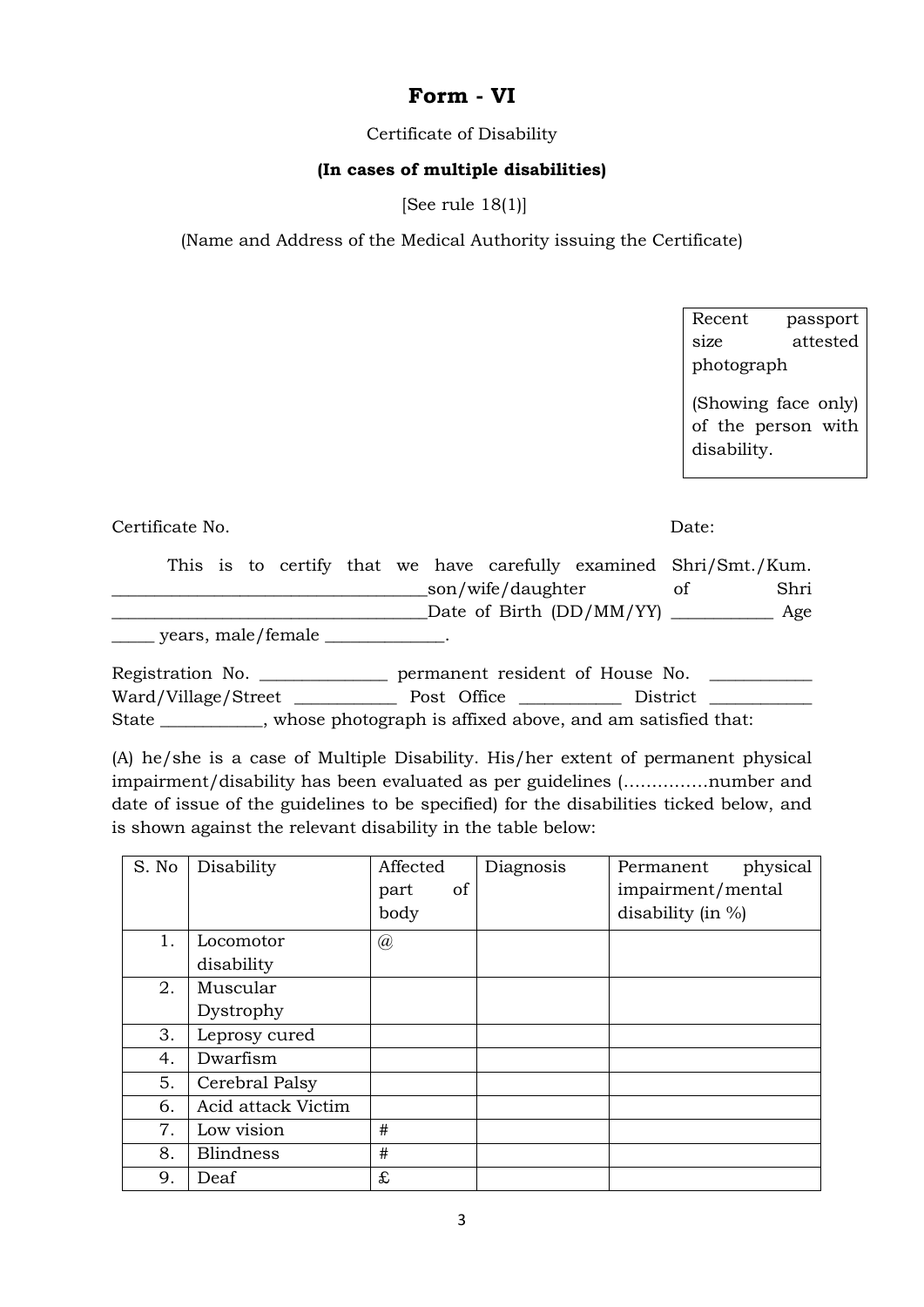| 10.1 | Hard of Hearing      | £ |  |
|------|----------------------|---|--|
| 11.  | Speech<br>and        |   |  |
|      | Language disability  |   |  |
| 12.1 | Intellectual         |   |  |
|      | Disability           |   |  |
| 13.  | Specific<br>Learning |   |  |
|      | Disability           |   |  |
| 14.  | Autism<br>Spectrum   |   |  |
|      | Disorder             |   |  |
| 15.  | Mental illness       |   |  |
|      | 16. Chronic          |   |  |
|      | Neurological         |   |  |
|      | Conditions           |   |  |
| 17.  | Multiple sclerosis   |   |  |
| 18.  | Parkinson's disease  |   |  |
| 19.  | Haemophilia          |   |  |
| 20.  | Thalassemia          |   |  |
| 21.  | Sickle Cell disease  |   |  |

(B) In the light of the above, his/her over all permanent physical impairment as per guidelines (……….number and date of issue of the guidelines to be specified), is as follows : -

In figures : - ------------------ percent

In words :- --------------------------------------------------------------------------- percent

2. This condition is progressive/non-progressive/likely to improve/not likely to improve.

- 3. Reassessment of disability is :
	- (i) not necessary,

or

(ii) is recommended/after ............... years ................ months, and therefore this certificate shall be valid till -----  $\sim$  -----

(DD) (MM) (YY)

- @ e.g. Left/right/both arms/legs
- # e.g. Single eye
- £ e.g. Left/Right/both ears

4.The applicant has submitted the following document as proof of residence:-

| Nature of document | Date of issue | Details<br>issuing certificate | of authority |
|--------------------|---------------|--------------------------------|--------------|
|                    |               |                                |              |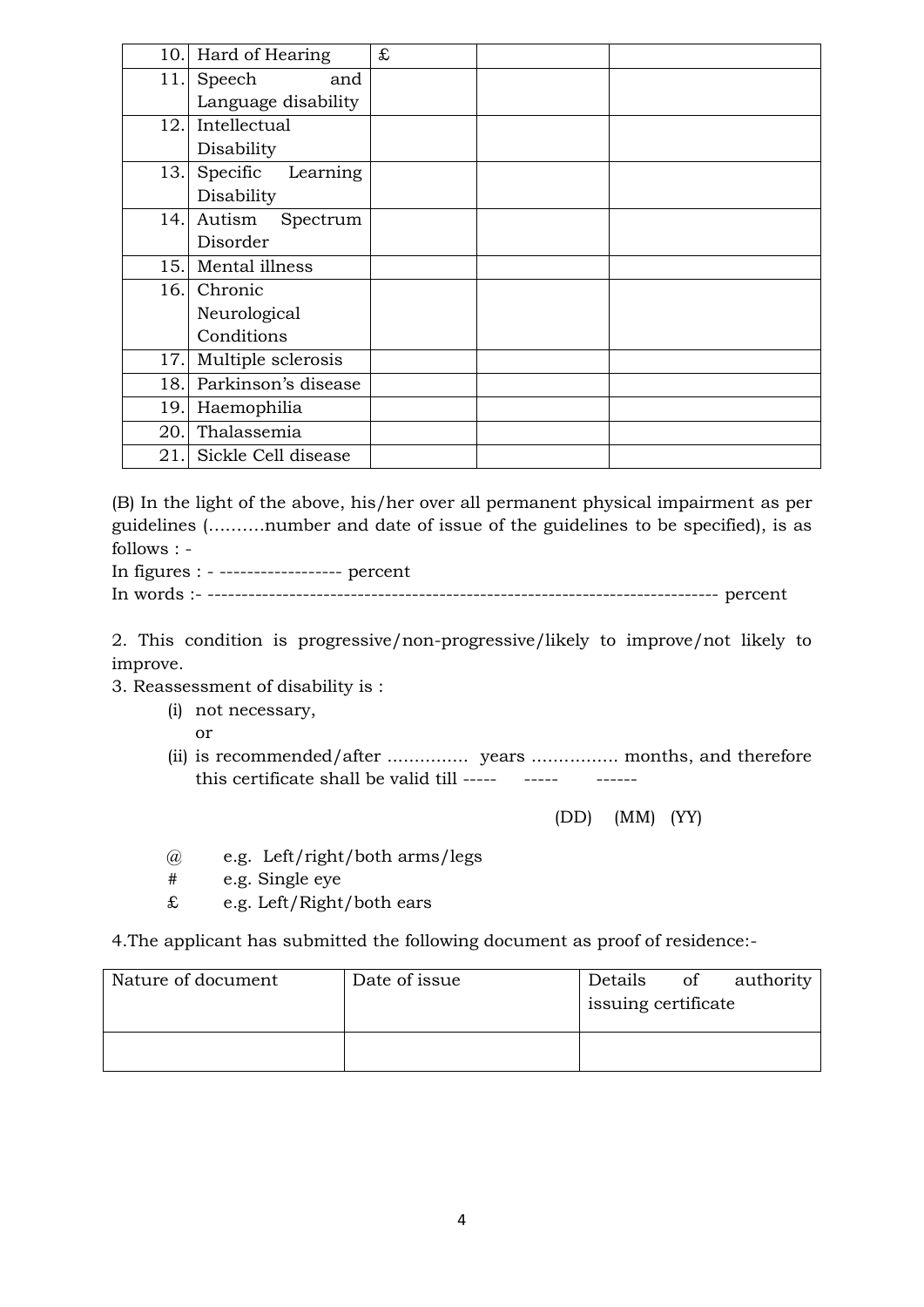5. Signature and seal of the Medical Authority.

| Name and Seal of Member   Name and Seal of Member | Name and Seal of the<br>Chairperson |  |  |
|---------------------------------------------------|-------------------------------------|--|--|

Signature/thumb impression of the person in whose favour certificate of disability is issued.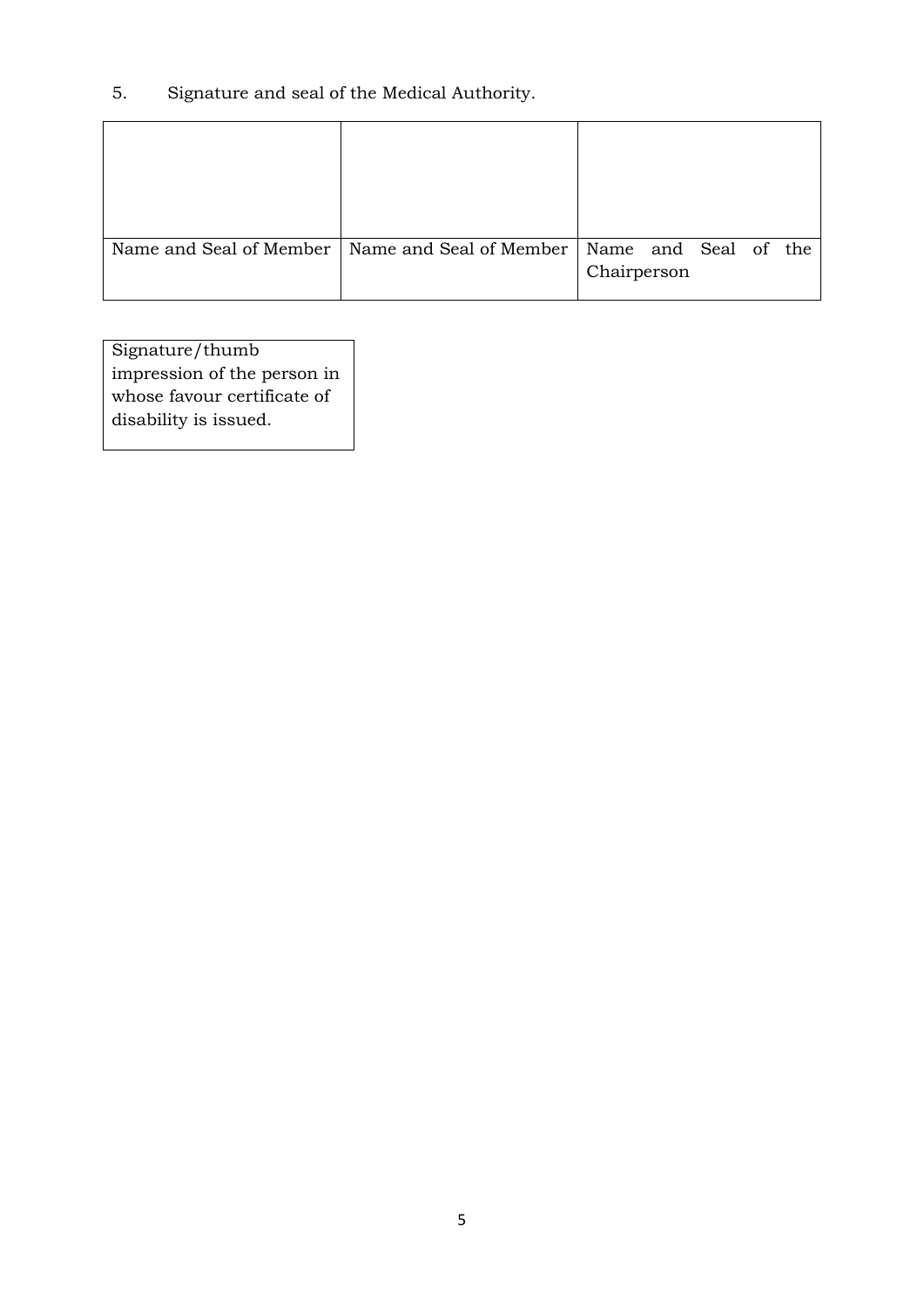# **Form – VII**

Certificate of Disability **(In cases other than those mentioned in Forms V and VI)** (Name and Address of the Medical Authority issuing the Certificate)

(See rule 18(1))

Certificate No. Date:

This is to certify that I have carefully examined

Shri/Smt/Kum\_\_\_\_\_\_\_\_\_\_\_\_\_\_\_\_\_\_\_\_\_\_\_\_\_\_\_\_\_\_\_\_\_\_\_\_\_\_\_\_\_\_ son/wife/daughter of Shri \_\_\_\_\_\_\_\_\_\_\_\_\_\_\_\_\_\_\_\_\_\_\_\_\_\_\_\_\_\_\_\_\_\_\_\_\_\_\_\_\_\_ Date of Birth (DD/MM/YY)\_\_\_\_\_ Age \_\_\_\_\_\_ years, male/female \_\_\_\_\_\_\_\_ Registration No. permanent resident of House No. Ward/Village/Street \_\_\_\_\_\_\_\_\_\_\_\_\_\_\_\_\_\_\_\_\_ Post Office \_\_\_\_\_\_\_\_\_\_\_\_\_\_\_\_\_ District \_\_\_\_\_\_\_\_\_\_\_\_\_\_\_\_ State \_\_\_\_\_\_\_\_\_\_\_\_\_\_\_\_\_\_\_\_, whose photograph is affixed above, and am satisfied that he/she is a case of \_\_\_\_\_\_\_\_\_\_\_\_\_\_\_\_\_\_\_\_\_\_\_\_\_\_\_\_\_\_\_ disability. His/her extent of percentage physical impairment/disability has been evaluated as per guidelines (……..number and date of issue of the guidelines to be specified) and is shown against the relevant disability in the table below:-

| S. No | Disability           | Affected       | Diagnosis | physical<br>Permanent |
|-------|----------------------|----------------|-----------|-----------------------|
|       |                      | of<br>part     |           | impairment/mental     |
|       |                      | body           |           | disability (in %)     |
| 1.    | Locomotor            | $^{\circledR}$ |           |                       |
|       | disability           |                |           |                       |
| 2.    | Muscular             |                |           |                       |
|       | Dystrophy            |                |           |                       |
| 3.    | Leprosy cured        |                |           |                       |
| 4.    | Cerebral Palsy       |                |           |                       |
| 5.    | Acid attack Victim   |                |           |                       |
| 6.    | Low vision           | #              |           |                       |
| 7.    | Deaf                 | €              |           |                       |
| 8.    | Hard of Hearing      | €              |           |                       |
| 9.    | Speech<br>and        |                |           |                       |
|       | Language disability  |                |           |                       |
| 10.   | Intellectual         |                |           |                       |
|       | Disability           |                |           |                       |
| 11.   | Specific<br>Learning |                |           |                       |
|       | Disability           |                |           |                       |
| 12.   | Autism<br>Spectrum   |                |           |                       |
|       | Disorder             |                |           |                       |
| 13.   | Mental illness       |                |           |                       |